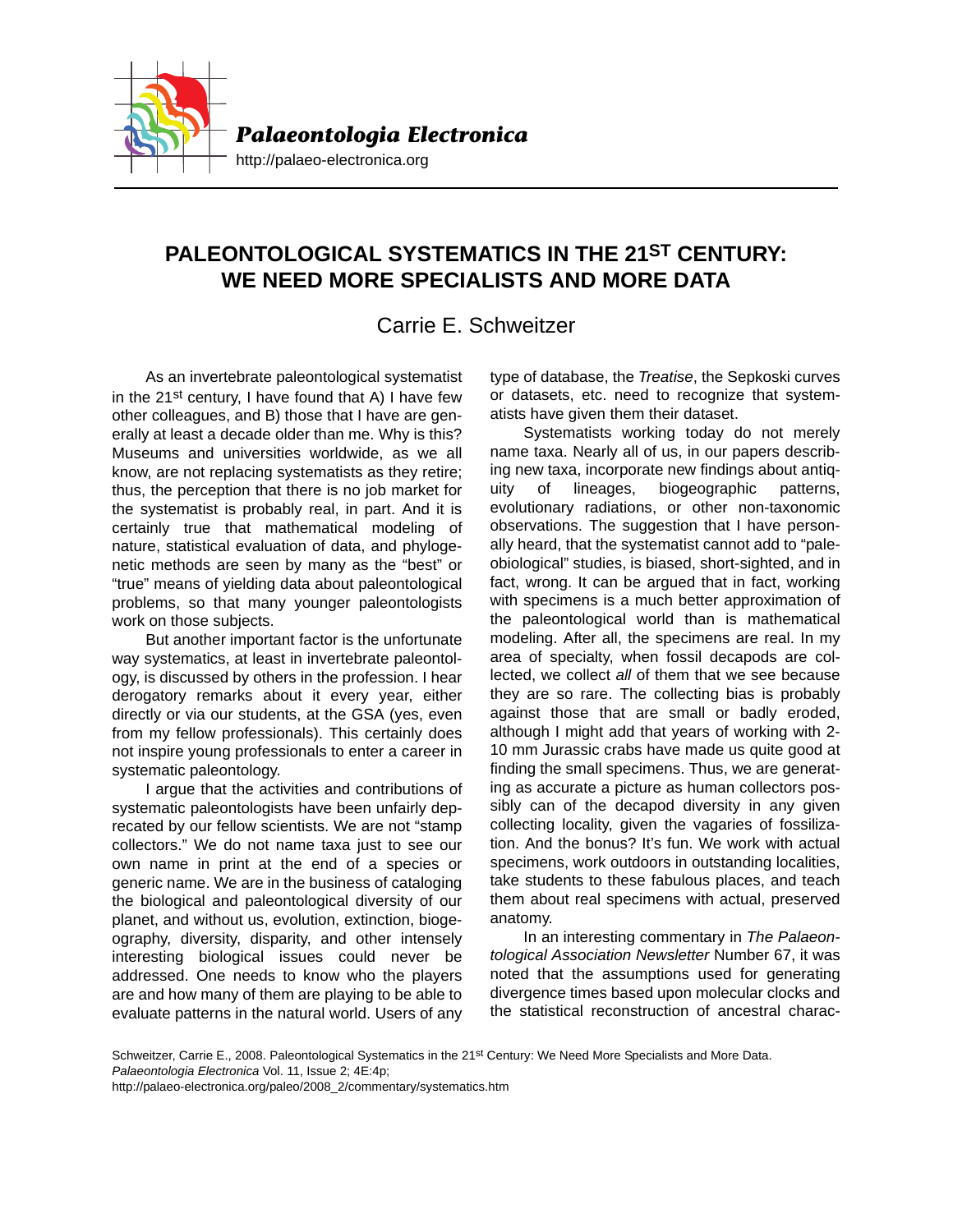ters in paleobiological studies are exactly contradictory (Jenner 2008). Thus, there is a critical need to study actual fossil specimens.

Why do we need systematists? Interestingly, the biological world has long appreciated the need for highly trained, descriptive taxonomists, although this may not be expressed administratively in new hires. Biologists even have a name for the increasing lack of qualified systematists in various fields—"the taxonomic impediment."(Brooks and Hoberg 2001). Biologists in fields ranging from parasitology (Brooks and Hoberg 2001), botany (Landrum 2001), to zoology (Lee 2000; Schram 2004) all recognize the value of trained systematists.

The esteemed E. O. Wilson has called for the description of the world's flora and fauna—and that must be done by systematists (*in* Landrum 2001). Feldmann and Manning (1992), crustacean paleontologists and biologists respectively, addressed this issue in one of paleontology's flagship journals. Even our major funding agency, the NSF, has extensive programs recognizing the need to describe, catalog, and derive phylogenetic hypotheses for the world's biota through their AToL (Assembling the Tree of Life), PEET (Partnerships for Enhancing Expertise in Taxonomy), and BSI (Biological Surveys and Inventories) programs (Schram 2004).

However, although Adrain and Westrop (2003) called for additional funding for such initiatives within the Earth Sciences at NSF, I have seen surprisingly little support for such programs. Recent proposals, such as the Future Research Directions in Paleontology, call for the establishment of research "observatories" and the like (Bottjer 2006). Although often mentioned in passing, missing from these proposals is a clear statement of the importance of training systematists to be experts in certain groups of organisms.

Why do new species of extinct invertebrates need to be described—isn't the Sepkoski Curve good enough as it is? Aren't we just filling in details? Disdain for the description of new taxa fundamentally presumes that there are no new patterns in invertebrate paleontology left to be found. Not so. For example, it clearly can be demonstrated that previous hypotheses about the evolutionary radiations of the decapods are not supportable, based upon the description of new taxa. A major radiation within the group certainly occurred during the Eocene (Glaessner 1960, 1969), but it was not the only one: others occurred during the Jurassic, Late Cretaceous, and Miocene

(Schweitzer et al. 2002; Schweitzer and Feldmann 2005, 2008). Systematic evaluation of museum collections and newly discovered specimens has elucidated this pattern. Without the work of systematists within the last two decades, this would not, could not, be known.

A major argument that has been suggested to me is that in traditional descriptive systematics (i.e., not cladistics), hypotheses are not tested. This is simply not true. When a new fossil is found, it is examined and compared to other taxa from the area or others to which it is similar. The working hypotheses are: A) that it is a new taxon, and B) that it belongs to an already named taxon and the systematist simply needs to determine which one. The systematist, through careful observation, description, and comparison, determines which hypothesis is supported by the preponderance of the evidence at hand, and hopefully, beyond a reasonable doubt, if a new taxon is to be named. The hypothesis that a new species has been found is tested repeatedly over time, as new fossils are recovered and compared with holotype and paratype specimens. This is what leads to synonymies in the literature.

Rancor between systematists and other paleontologists is unproductive, and probably counterproductive, to the advancement of paleontological studies. We paleontologists comprise a small group, and there are a small number of jobs, fossils, and areas in which to work. Such animosity only serves to hinder constructive collaborations that could yield paleontological products much greater than the sum of the systematic, mathematical, or other parts. There is a genuine need to collect, identify, and describe new taxa in all groups as well as to analyze the resulting data in mathematical, reproducible ways. Non-systematists who attempt to unravel evolutionary patterns, extinction patterns, ecological trends, and biogeographic patterns without the collaboration of knowledgeable systematists do so at their peril. This is also a relevant time to point out that museums, and those that curate their collections (often systematists), are great repositories of information, and that new species and new discoveries are lying in wait to be discovered in these collections (see Allmon 2005).

It is notable that many paleontologists are attracted to paleontology as an area of study based upon fantastic specimens and the prospect of field work in exotic places. Systematic paleontology fills the bill on both fronts. And in the public arena, people come to museums to see …. Specimens! Of course, they'd also like to know about interesting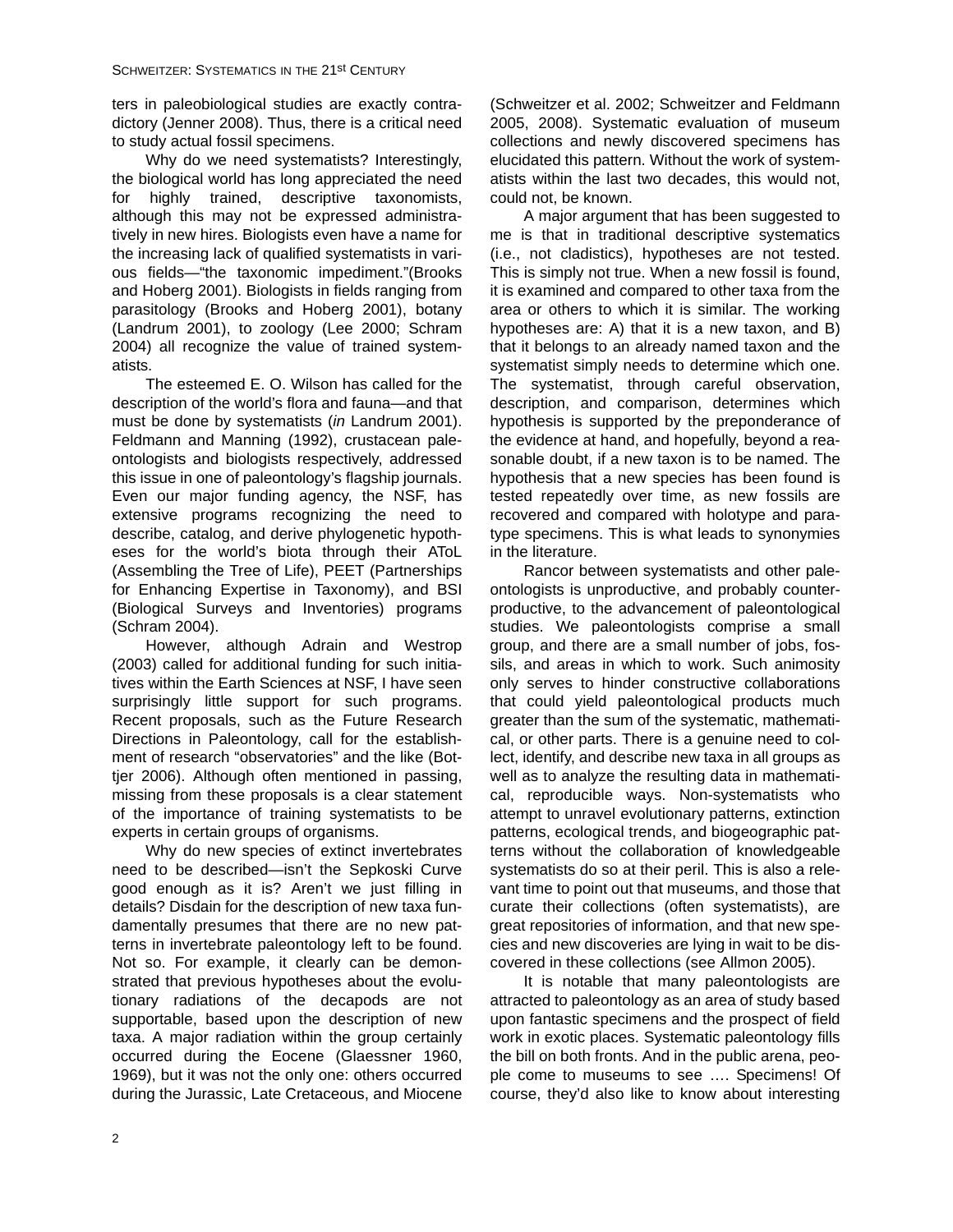research that's going with those specimens, using their tax dollars. But they want to see new species, new occurrences, the oldest bird, the newest dinosaur, the biggest clam, the weirdest snail.

I have noticed over time that vertebrate paleontologists do not seem to experience the kind of antagonism that I have heard directed at invertebrate systematists. Indeed, the naming of a new species of dinosaur, hominid, early fish or amphibian, or Jurassic bird is met with much media attention and plaudits rather than a disdainful, "Well, it's just another new species," the type of comment I often hear directed at invertebrates.

It is perhaps true that invertebrate systematists have not done a sufficiently good job in educating the public and our colleagues in what we do. Recently, my university sent out a media pitch about a new species of Jurassic crab we described from Romania. It got picked up by a local newspaper and some web news sites. This illustrates a good way for invertebrate systematists to get the word out. The public likes to know about new and different science stories, and they like to know about animals, plants, and new organisms in general. We invertebrate systematists can help to turn the tide by publicizing our findings within our institutions and working with our media representatives to get the story out. It can, and does, work.

Within invertebrate paleontology, we might add to new proposals for future research directions an initiative entitled something like "What's New? Foundations for the Future." This could be composed of medium-sized grants (think \$50,000 - \$500,000) for field- and museum-based work to collect, describe, and interpret new biota. More importantly, such grants would fund master's and Ph.D. students and train the next generation of systematists by funding their work in the field with their major professor as well as their university work. This is critical to such important initiatives as the Paleobiology Database to which I am a contributor, which is of course composed of 100% such taxonomic and field data, and it complements all of the initiatives already outlined in the existing future directions report. Nothing could be more critical to advancing paleontological studies in the 21st century than preserving and transmitting the taxonomic knowledge currently held within our working systematists.

## **ACKNOWLEDGMENTS**

R. M. Feldmann and R. Plotnick read and commented on earlier drafts of the manuscript. NSF grants EF-0531670, INT-0313606, and INT-0003058 to Feldmann and Schweitzer and OPP-9909184 to Feldmann and Bice supported the work of the author cited herein.

## **REFERENCES**

- Adrain, J.M. and Westrop, S.R. 2003. Paleobiodiversity: we need more data, *Paleobiology*, 29:22-25.
- Allmon, W.D. 2005. The importance of museum collections in paleontology. *Paleobiology*, 31:1-5.
- Bottjer, D.J., ed. 2006. *Future Research Directions in Paleontology*. Report of Workshop, April 8-9, 2006. Sponsored by NSF with cooperation from Smithsonian Institution, Washington, DC; Paleontological Society; Society of Vertebrate Paleontology; available online at: http://www.paleosoc.org/FRDP-Brochure.pdf.
- Brooks, D.R. and Hoberg, E.P. 2001. Parasite systematics in the 21st century: opportunities and obstacles. *Trends in Parasitology*, 17:273-275.
- Feldmann, R.M. and Manning, R.B. 1992. Crisis in systematic biology in the "age of biodiversity." *Journal of Paleontology*, 66:157-158.
- Glaessner, M.F. 1960. The fossil decapod Crustacea of New Zealand and the evolution of the order Decapoda. *New Zealand Geological Survey Paleontological Bulletin*, 31:3-63, pls. 1-7.
- Glaessner, M.F. 1969. Decapoda, p. R400--R533, R626- -R628. In Moore, R.C. (ed.), *Treatise on Invertebrate Paleontology, Pt. R4(2)*. Geological Society of America, Boulder, Colorado, and University of Kansas Press, Lawrence, Kansas.
- Jenner, R.A. 2008. On molecular clocks and molecular fetish. *The Paleontological Association Newsletter,* 27:25-29.
- Landrum, L.R. 2001. What has happened to descriptive systematics? What would make it thrive? *Systematic Biology*, 26:438-442.
- Lee, M.S.Y. 2000. A worrying systematic decline. *Trends in Ecology & Evolution*, 15:346.
- Schram, F.R. 2004. The truly new systematics-megascience in the information age. *Hydrobiologia*, 519:1-7.
- Schweitzer, C.E. and Feldmann, R.M. 2005. Decapods, the Cretaceous-Palaeogene Boundary, and Recovery, p 17-53. In Koenemann, S. and Jenner, R.A. (eds.), *Crustacea and Arthropod Relationships,Crustacean Issues Vol. 16*. Taylor and Francis Group, Boca Raton, Florida.
- Schweitzer, C.E. and Feldmann, R.M. 2008 [imprint 2007]. A new classification for some Jurassic Brachyura (Crustacea: Decapoda: Brachyura: Homolodromioidea): Families Goniodromitidae Beurlen, 1932 and Tanidromitidae new family. *Senckenbergiana lethaea*, 87:119-156.